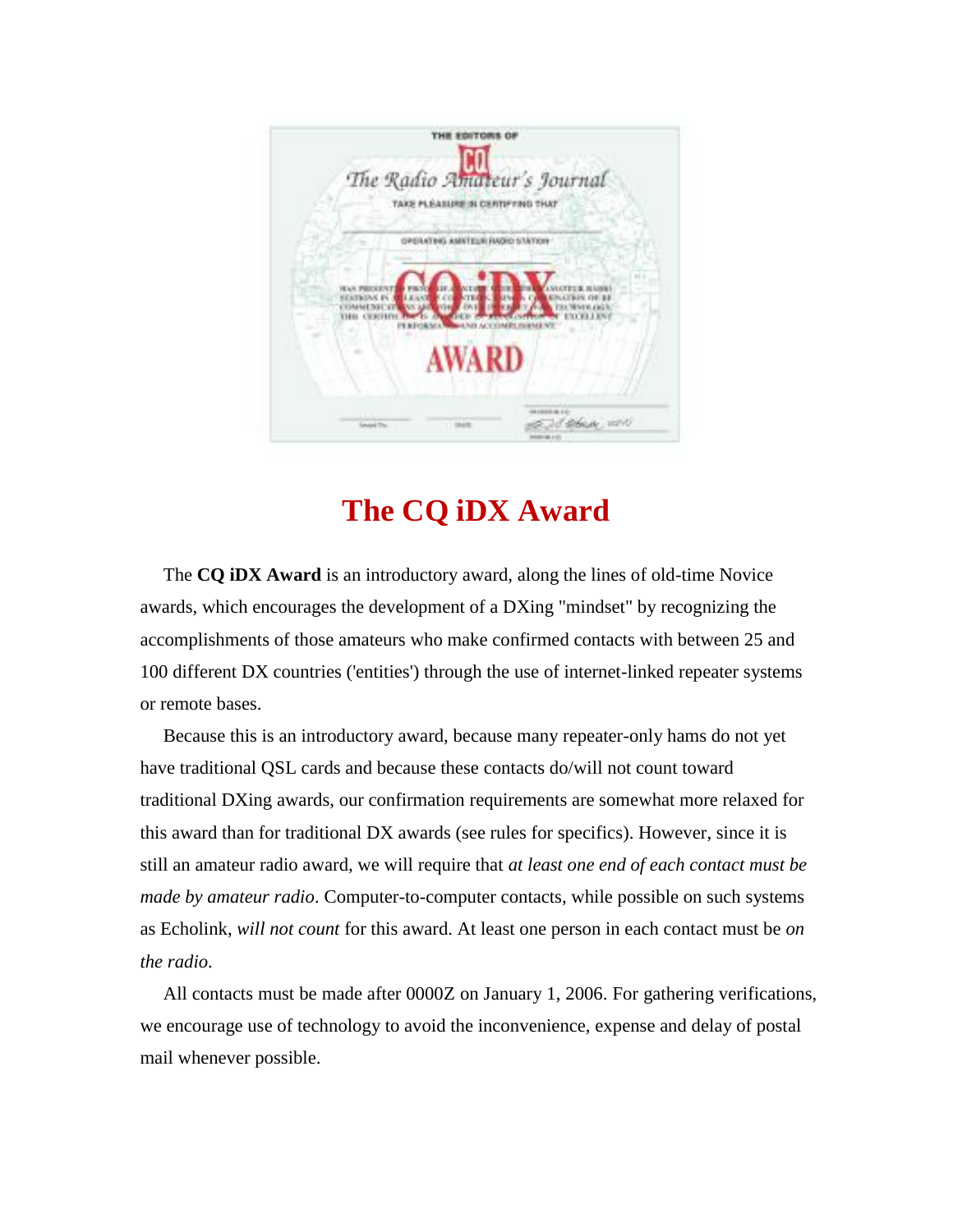## **RULES: THE CQ iDX AWARD**

1. The **CQ iDX Award** is an introductory award for contacts made between licensed amateurs in different countries by means of Voice over Internet Protocol (VoIP) linking systems. These systems include, but are not limited to, IRLP (Internet Radio Linking Project), EchoLink, WIRES, and internet-linked remote base systems, which use the internet and VoIP to connect amateur radio repeaters and operators. At least one station in each contact must be transmitting via radio in the amateur bands (e.g., computer-tocomputer Echolink QSOs do not count toward this award). SWLs may qualify by monitoring the required contacts and receiving confirmation from at least one of the stations involved.

2. The basic award is issued for confirmed VoIP contacts with amateurs in at least 25 countries. Endorsement stickers are issued for 50, 75 and 100 confirmed countries. All contacts must have been made after **0000 UTC, January 1, 2006**.

3. All contacts must be two-way (SWLs must monitor two-way contacts). Confirmations are required. For the purposes of this award only, acceptable confirmations include traditional QSL cards, electronic/online confirmations from sources approved by CQ (see CQ website for details) and verifiable e-mails. All confirmations must contain the callsigns of both stations, the name, mailing address and location of the sending station (if different from the mailing address at the time of contact) and details of the contact, including date, time, mode and frequency band used by the sending station for the contact (if the station accessed the amateur bands via the internet, the confirmation should indicate "Internet" in place of frequency), and must state that the contact is via VoIP (including specific system name). E-mail confirmations must also include the sender's valid e-mail address and must be dated within 60 days of the contact for which credit is claimed. CQ reserves the right to spot-check confirmations.

4. Applications should be submitted on the official **CQ iDX Award** application (form **2006-A**). Reasonable facsimiles or computer printouts are also acceptable. Contacts should be listed in alphabetical order by callsign prefix. Listings must include the frequency band (or internet) used by each station, as well as the VoIP linking system used. Confirmations must be verified by one of the authorized check points for the CQ DX Awards, or must be included with the application. Return postage must be included.

5. An SASE must be enclosed with all endorsement applications. Stations outside the United States must include an SAE with two IRCs for air-mail return.

6. Any altered or forged confirmations will result in permanent disqualification of the applicant.

7. Fair play and good sportsmanship in operating are required for all amateurs working toward CQ DX Awards. Repeated use of poor ethics will result in disqualification of the applicant.